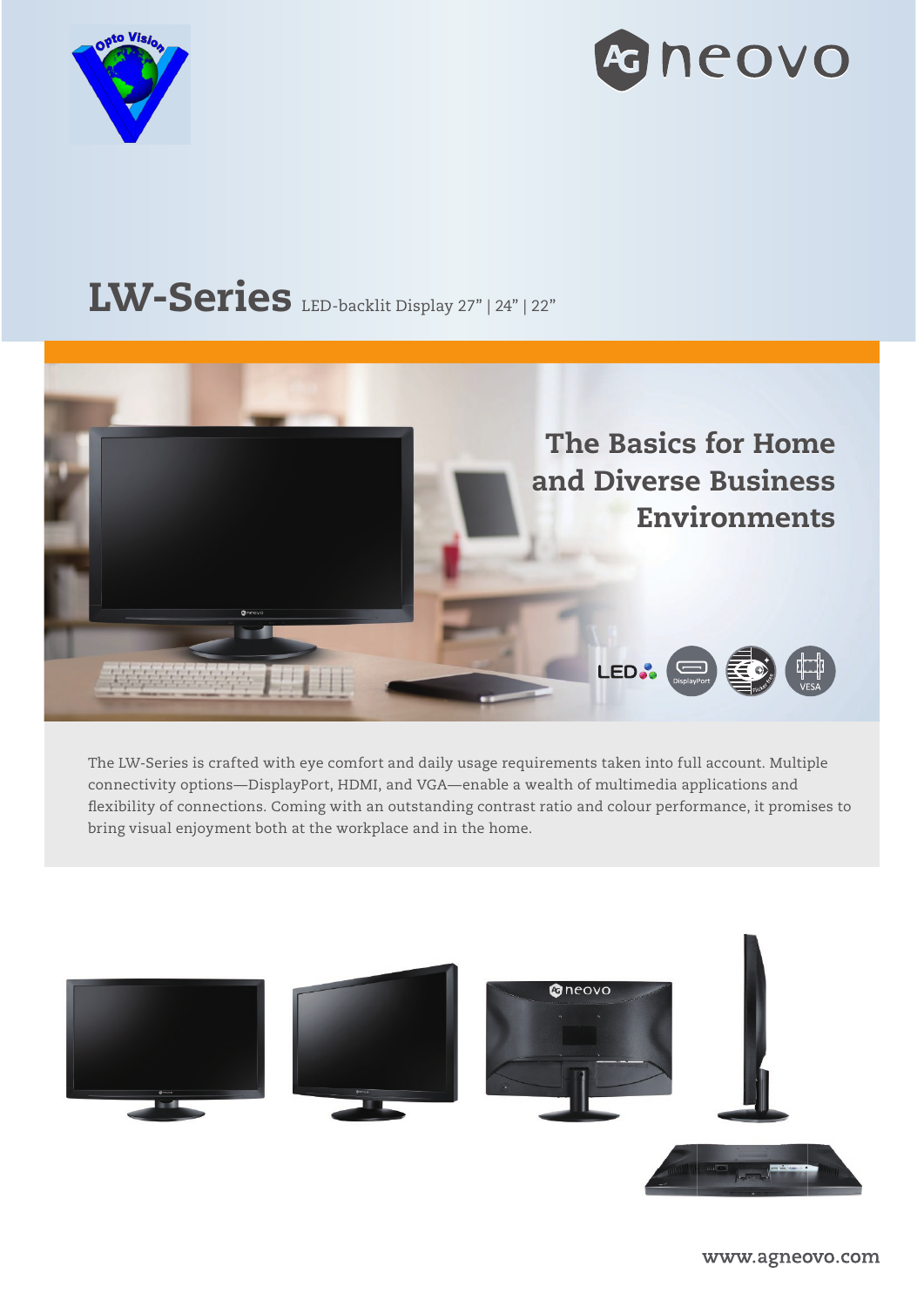



## **Eye Comfort**

Eye comfort figures high on the list of strengths that define the LW-Series. The flicker-free backlight and blue light filter of the LW-Series ensure a comfortable viewing experience by reducing eyestrain after long periods of use.

### **Flexible Connectivity and Multimedia Options**

Connectivity versatility brings immense flexibility. Given its HDMI, DisplayPort, and VGA input options, you can easily connect an LW-Series display to your current or older peripherals, like PCs, laptops, or media players at the workplace and in the home.





#### **Audiovisual Multimedia Enjoyment**

A 30,000,000:1 contrast ratio, precise colour temperature and preset picture mode settings for reading texts, browsing webpages, or watching videos make the LW-Series a competent multimedia platform. Whether watching videos or listening to music, you can either count on its built-in speakers or plug in your earphones.

#### Features

- LED-backlit technology with 1920x1080 resolution
- Flicker-free backlight and blue light filter for eye comfort
- DisplayPort 1.2 and HDMI inputs for Full HD connectivity with multimedia devices
- Excellent clarity with the 30,000,000:1 dynamic contrast ratio and well colour performance
- VESA mounting for flexible installation